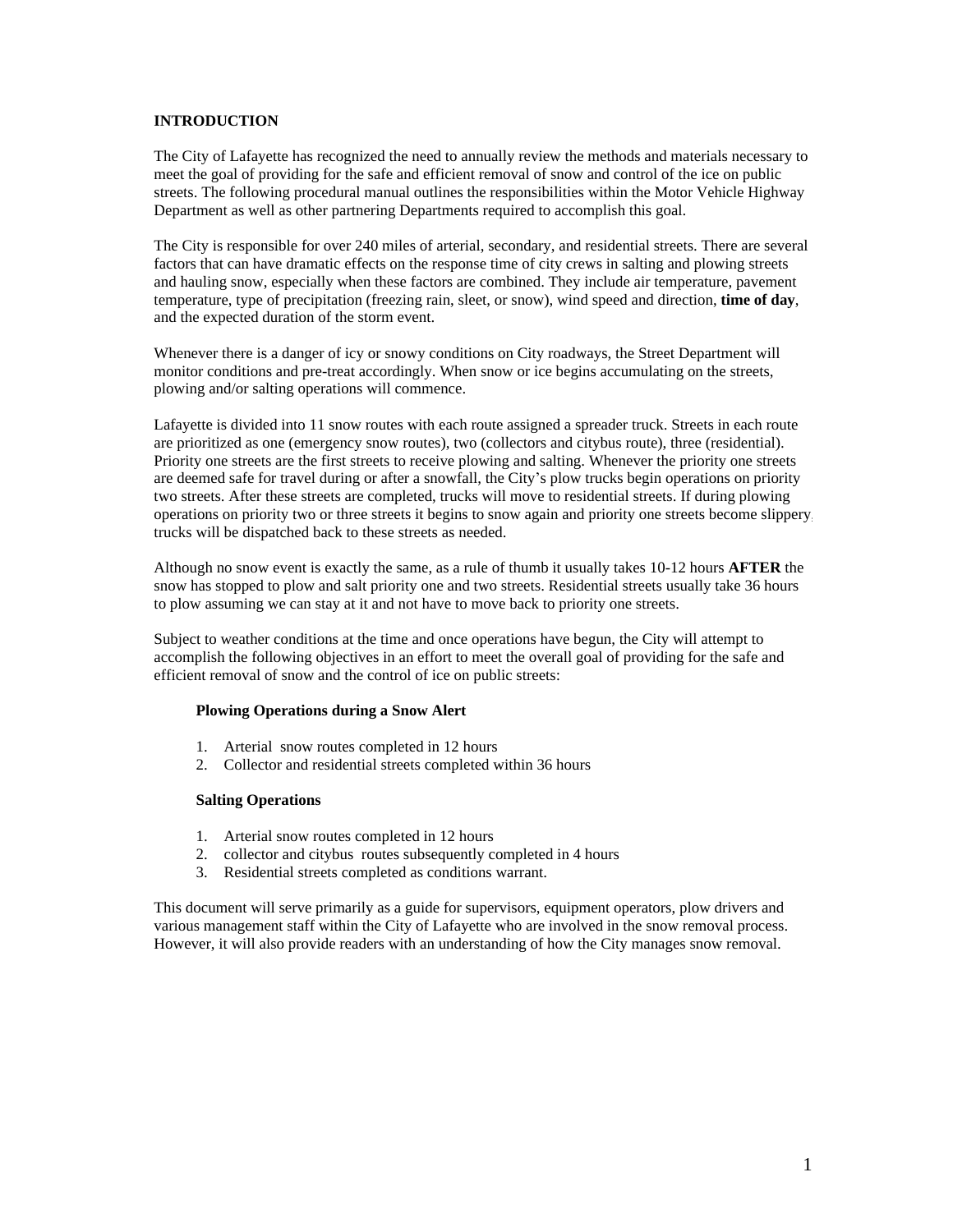# **SAFETY TIPS**

- Trucks are plowing snow and spreading salt. Stay back from the vehicle 100 feet to avoid problems.
- Plow trucks often have to back up. There are blind spots in the mirrors. For your safety, do not pull directly behind them. They may not be able to see you.
- When cleaning driveways or parking lots, do not put snow in the street. This can cause problems for other motorists.
- Plow trucks generally push snow to the passenger side of the truck (right side when looking at it from the rear). Never attempt to pass a truck on the right side since there can be much more snow on that side of the vehicle.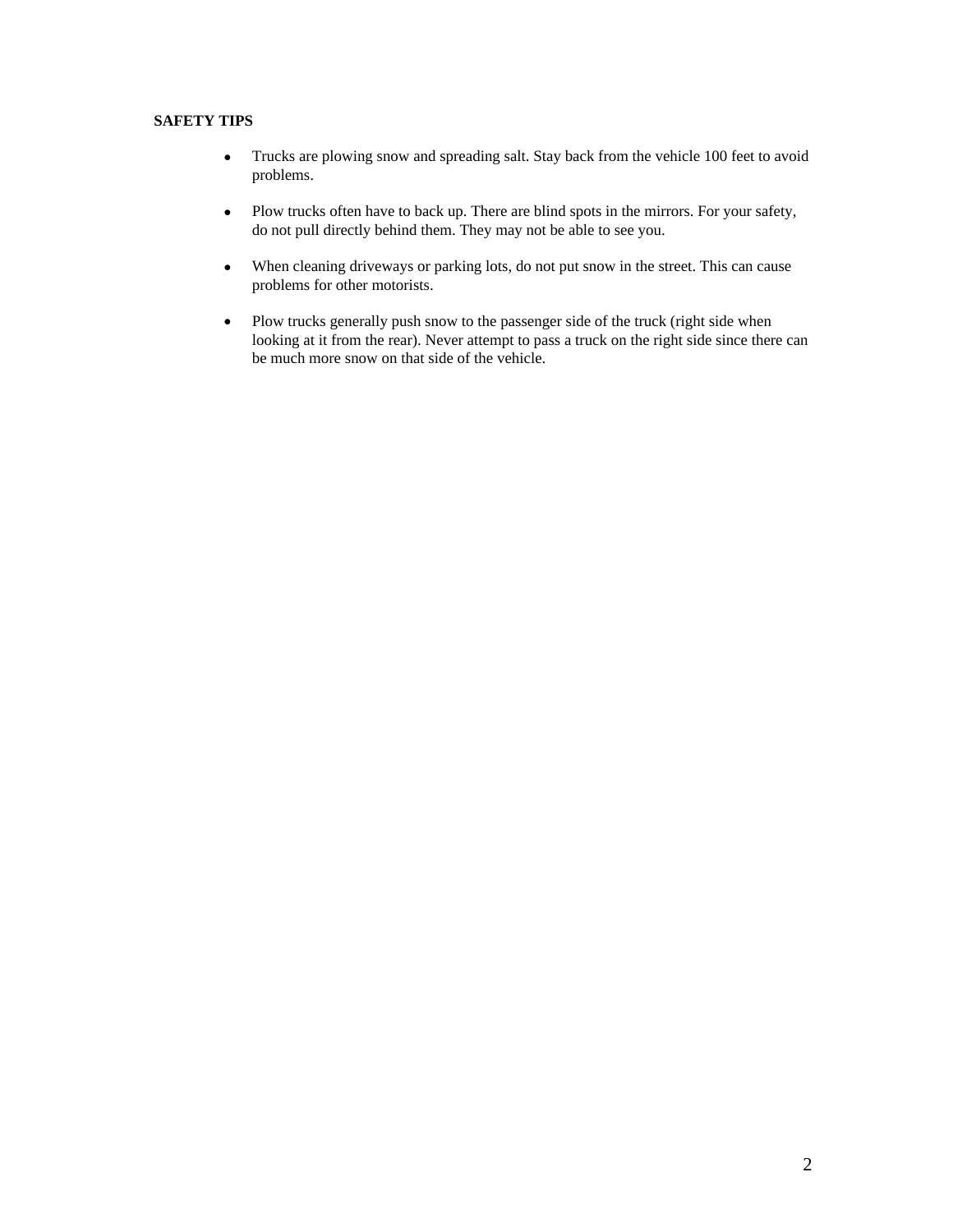# **SCHEDULES**

Snow season work schedules will be established as follows:

| <b>Schedule</b>      | <b>Shifts</b>                   | Number of           |
|----------------------|---------------------------------|---------------------|
|                      |                                 | <b>Employees</b>    |
| <b>Normal Daily</b>  | Day Shift: 7:00AM - 3:00 PM     | 31 Employees        |
| <b>Schedule</b>      |                                 |                     |
|                      | Night Shift: 11:00 PM - 7:00 AM | <b>18 Employees</b> |
| <b>Snow Schedule</b> | Day Shift: 7:00 AM - 7:00 PM    | 31 Employees        |
|                      | Night Shift: 7:00PM - 7:00 AM   | <b>18 Employees</b> |

Due to the nature of snow and ice control, management will change schedules as needed to complete salting or plowing operations. When this occurs, the most possible advance notice will be given.

# **TRAINING**

Prior to the start of snow season, the Street Department will conduct training activities for all personnel that will be involved in the snow control operations. The training will consist of classroom training and hands-on equipment training, including the operation of spreaders, snowplows and front-end loaders. A "dry run" will be conducted for inexperienced drivers, which will consist of driving the routes to familiarize the drivers with any obstructions they may encounter.

# **WEATHER MONITORING**

Street Department supervisors, with the use of online weather sources, The Weather Channel and National Weather Service daily forecasts, will monitor the weather conditions. In addition, consultation with local weather forecasters will be conducted to further enhance our weather information.

## **MATERIALS TO BE USED**

For salting operations, the following products will be used, depending on pavement temperature, air temperature, and amount of precipitation.

- 1. **Straight Salt**
- 2. **A mixture of salt and x-ice.**

This mixture will be used until temperatures or precipitation causes the material to become ineffective (below 15°F).

**3. Pre-treatment of roads with x-ice**

**\*** x-ice is a bio-degradable material that is non-corrosive. It will not damage your vehicle.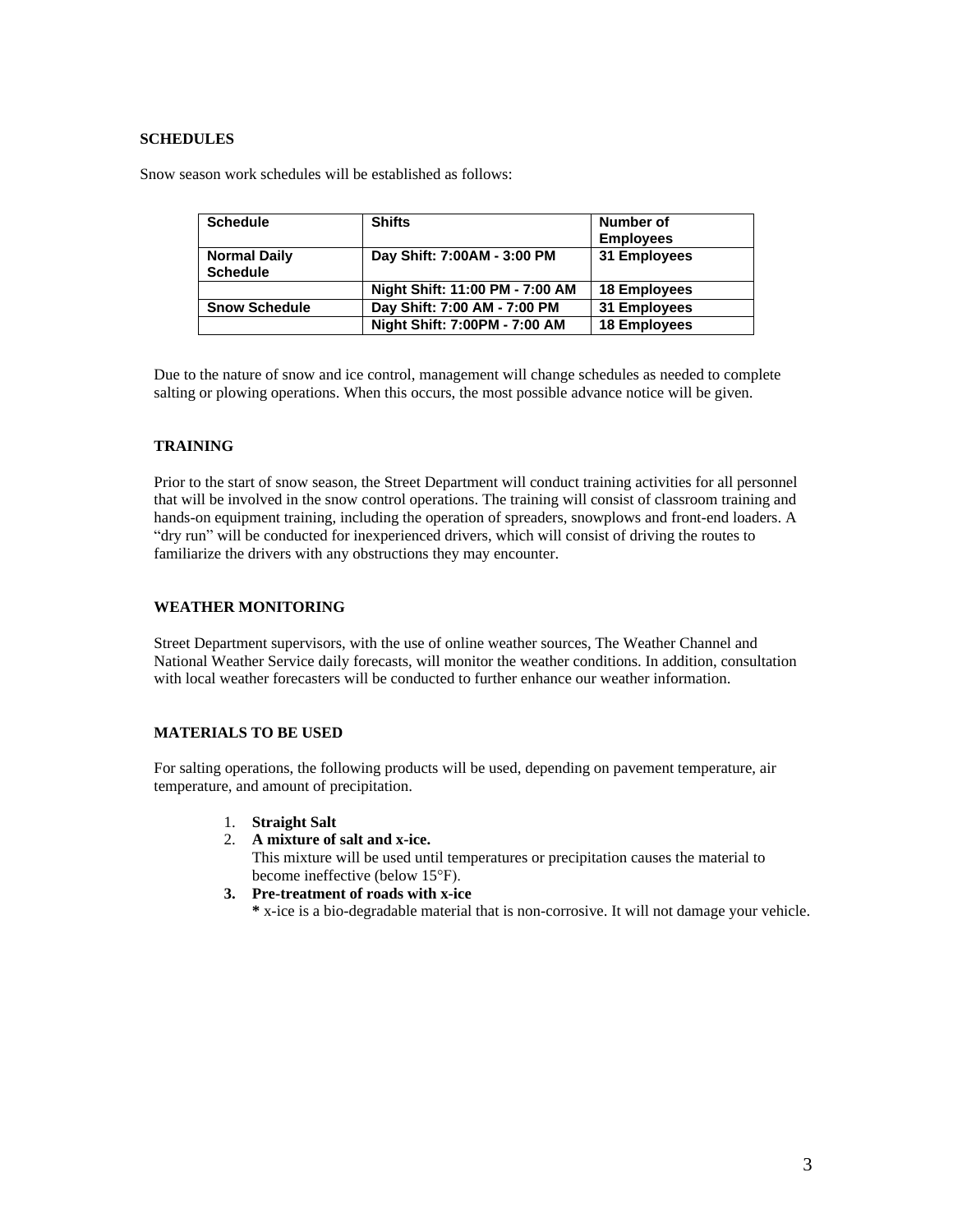## **SALTING OPERATIONS**

The priority system for salting operations is as follows:

- 1. Emergency snow routes, other main arterial streets (including perimeter streets around schools and hospitals)
- 2. All other secondary streets

Once operations have begun, salting will continue until the selected streets have traction restored. Depending on the weather conditions, arterial and secondary streets may receive multiple applications, along with other hazardous intersections and hills.

The Salt dome is located at the Street Department, 260 South 3rd Street

#### **PLOWING OPERATIONS**

Plowing operations will begin when snow starts to accumulate. Vehicles will have plows and other equipment mounted in advance. If Emergency Snow Routes are to be cleared, the Mayors' Office will notify the public through a news release to the media.

When a snow Alert has been issued, the priority system for plowing operations is as follows.

- 1. Marked Emergency Snow Routes
- 2. Perimeter streets around schools and hospitals and hills
- 3. Secondary streets

Once operations have begun, plowing on Emergency Snow Routes will be continuous until snow ceases to fall. Streets will be plowed curb-to-curb.

# **EMERGENCY AND SECONDARY SNOW ROUTES**

The City has established a priority system for plowing streets in Lafayette. The 11 snow plowing districts, which contain the Emergency Snow Routes, are marked with indicative signs. Parking on these routes is prohibited when the Mayor declares a Snow Emergency.

Any vehicles parked on an identified Emergency Snow Route after a Snow Emergency has been declared will be subject to ticketing and towing. Emergency Snow Routes receive priority in plowing operations.

Secondary streets are plowed after all Emergency Snow Routes have been cleared.

## **BRIDGES**

Bridges will be checked each morning for frost or slippery conditions. Monitoring will be done by the early shift. If frost is present, salt will be spread to increase traction.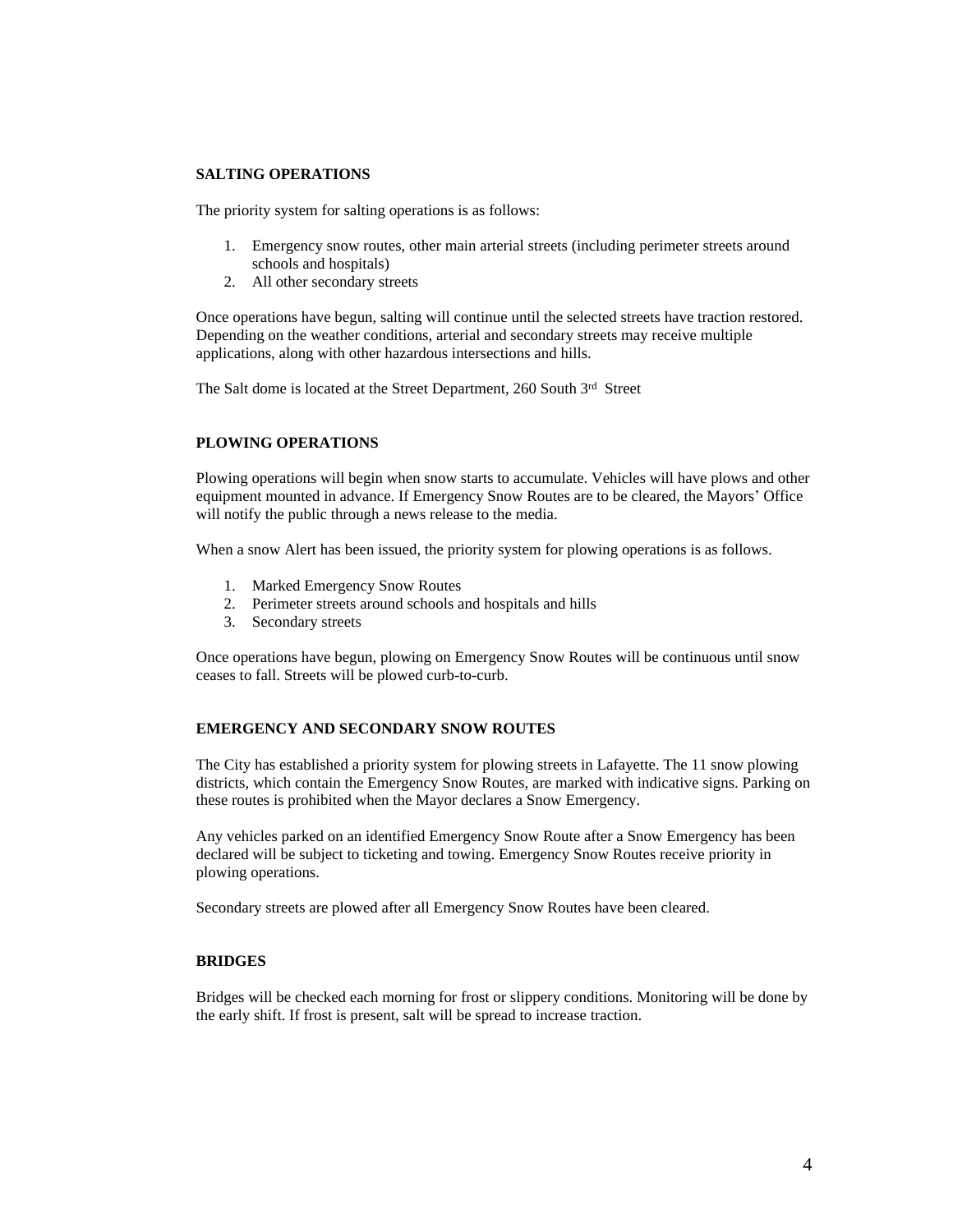## **CUL-DE-SAC'S**

There are over 175 cul-de-sacs in Lafayette. A majority of these are publicly maintained, and therefore, need to be addressed in this manual. The City incurs proportionally more time and costs clearing snow from cul-de-sacs than on typical "uninterrupted" stretches of City streets.

In an effort to become more efficient crews will, when feasible, use the following standard in plowing snow in cul-de-sacs:

- 1. One full pass will be made around the perimeter of the cul-de-sac with a snowplow, pushing the snow to the center of the cul-de-sac, and thus, creating a pile.
- 2. As time allows, the snow will be plowed out of the center of the cul-de-sac and dispersed to the sides of the street.

Some cul-de-sacs either have a very short throat or may develop unusually heavy or uneven drifts; therefore, it may not always be possible for crews to employ this procedure. Additionally, if snow accumulations become to deep, the City may haul snow with the use of a front-end loader from selected cul-de-sacs

#### **RESIDENTIAL DRIVEWAYS**

.

One of the most frequent concerns in the removal of snow from public streets is snow being deposited in residential driveways during plowing operations. As plows travel along streets, the snow accumulated on the plow blade has no place to go but on the adjacent street and in driveways.

Snowplow operators make every attempt to minimize the amount of snow deposited in driveways, but the amount can still be significant. The more snow has fallen , the greater the problem will be. One way residents can help is to pile snow they have shoveled from their driveways **on the right side facing the street,** in lieu of placing it on both sides at the end of the driveways. Doing this will help snowplow drivers avoid carrying piles from the other side back across driveways. Based on priorities and staffing levels, City personnel do not provide driveway cleaning.

#### **MAIL DELIVERY**

City snow operators make every effort to remove snow as close to the curb as practical and to provide access to mailboxes for postal carriers. However, it is not always possible to provide ideal conditions and not damage mailboxes with the size and type of equipment the City operates. Therefore, the final cleaning adjacent to mailboxes is the responsibility of each resident.

#### **LOADING AND HAULING OF SNOW**

Hauling of snow will be primarily done in the downtown area. Hauling will be done by the night shift during slow times between snow events. On heavily traveled streets operations will be done at night to reduce impacts on motorist.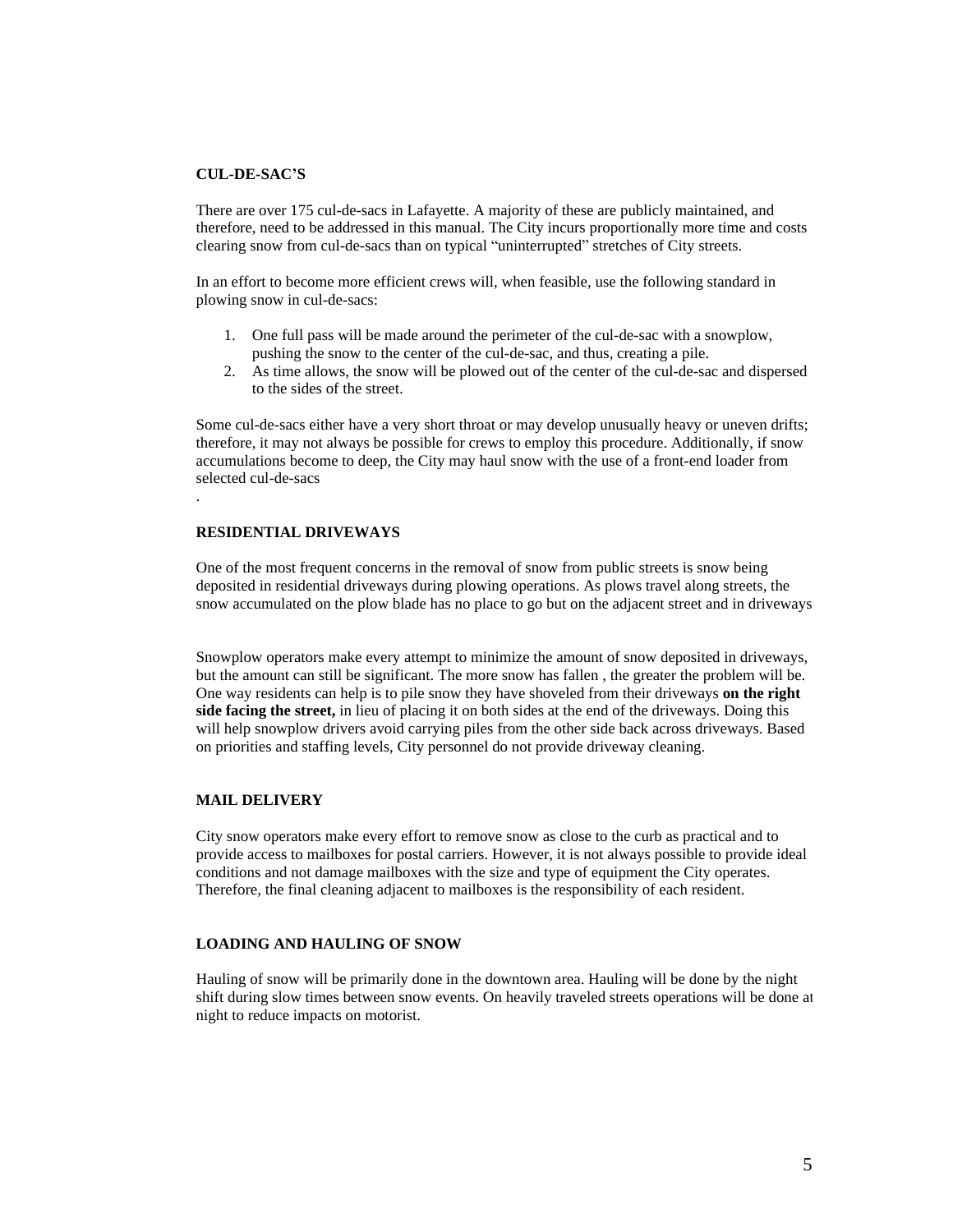## **STORM PREPARDNESS AND EMPLOYEE STATUS**

The success of the overall operation is based on the availability of appropriate staff, preceding and during snow removal activities. Between the months of October and April, Lafayette is subject to rapidly changing weather patterns. Because severe winter storms may occur during these months, management may alter work schedules of employees as conditions dictate. Management will make every attempt to notify employees of the possibility of anticipated storms. With advance warning, it is the employee's responsibility to make arrangements to be available as needed for snow removal. When storms are imminent or forecasted, employees should exercise proper judgement off duty, so they will not jeopardize their availability during critical periods.

# **ACCIDENTS AND PROPERTY DAMAGE**

Snowplowing and ice control operations can result in property damage, particularly during blizzard conditions and nighttime snow plowing. Incidents involving contact between City equipment and private property typically occurs within the public street right-of-way, which commonly extends beyond the adjoining sidewalk. The intent of the right-of-way is to provide for snow storage, utilities, sidewalks, and other City uses.

All accidents involving City vehicles (regardless of damage amount) must be promptly reported to an on-duty supervisor. If an accident involves another vehicle or if significant private property damage has occurred, the Lafayette Police Department must also be notified in order to complete an accident investigation. The equipment operator must remain at the scene of the accident and provide any requested information or assistance until they are dismissed. It should also be noted that commercial vehicle drivers might be subject to post-accident drug and alcohol testing.

Homeowners are permitted to place some improvements, such as mailboxes, within the right-ofway. In the event of damage to private property during snow removal efforts, the property owner shall file a claim with the Street Department. The damage will them be investigated to determine if any damage is the responsibility of the City. The City accepts responsibility for mailboxes, which are allowed to be placed in the road right-of-way, if the damage is caused by being struck by a plow blade or other piece of equipment. Mailboxes should be constructed solidly enough to withstand the force of snow rolling off a plow.

Damage resulting from snow is the responsibility of the resident. The City will repair or replace mailboxes in those instances where the City is responsible for the damage. Damage to fences, trees, or other structures will be repaired or replaced by the City if they are on private property. Lawns that are physically damaged by City plows will be repaired by top dressing and seeding.

Private property (other than motor vehicle) which may have been damaged as a result of operations must be reported as soon as possible. Damage to items such as mailboxes, sod, sprinkler heads, trees, ect., should be called in te the appropriate supervisor. Include any necessary information such as the street address, description of are, item, and damage. If an equipment operator is approached by a private property owner regarding damage to private property, the employee shall immediately notify the on-duty supervisor.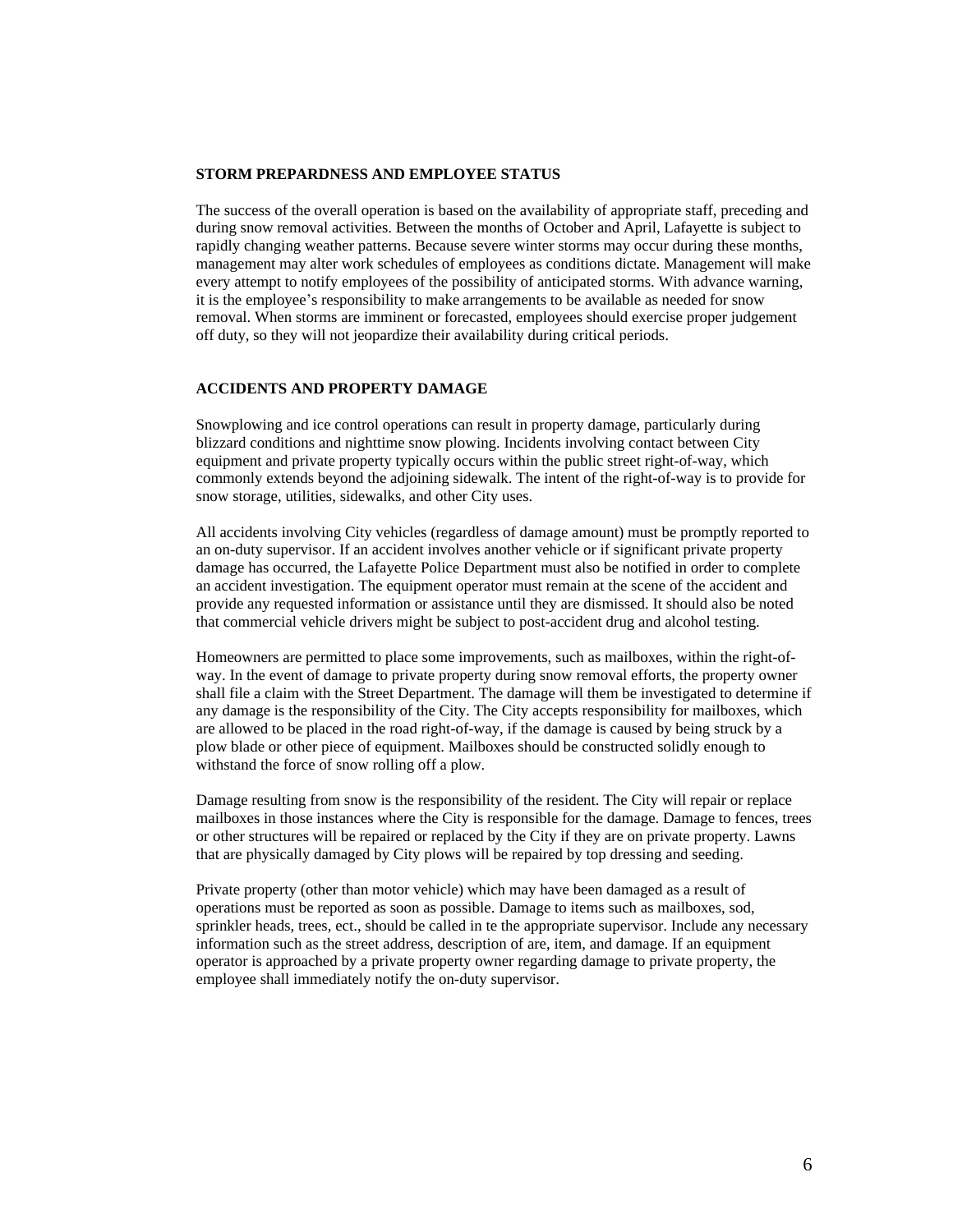# Snow Emergency Route - Street Listing

| <b>Street Name</b>  | <b>Area Covered (Streets Between)</b>        |
|---------------------|----------------------------------------------|
| 2nd Street          | Wabash Avenue and Ferry Street               |
| 3rd Street          | Fannon Drive and Alabama Street              |
| 4th Street          | Fannon Drive and Teal Road                   |
| 9th Street          | North corp limits and South corp limits      |
| 14th Street         | Union Street and Greenbush Street            |
| 15th Street         | Salem Street and Elizabeth Street            |
| 15th Street         | Underwood Street and Greenbush Street        |
| 16th Street         | South Street and Kossuth Street              |
| 18th Street         | Schuyler Avenue and South corp limits        |
| 22nd Street         | Teal Road and Earl Avenue                    |
| 26th Street         | Main Street and Union Street                 |
| 500 East            | Veterans Memorial Parkway and Haggerty Lane  |
| Alabama Street      | 2nd Street and 4th Street                    |
| <b>Beck Lane</b>    | Sequoya Drive and Wabash Avenue              |
| <b>Brady Lane</b>   | Sagamore Parkway and South 18th Street       |
| <b>Brown Street</b> | 3rd Street and 9th Street                    |
| Canal Road          | Salem Street and North 9th Street            |
| Columbia Street     | South Street (5 Points) and West corp limits |
| Concord Road        | Teal Road and South corp limits              |
| Creasy Lane         | North corp limits and Sagamore Parkway       |
| Duncan Road         | Sagamore Parkway and 9th Street              |
| E 430 S             | 9th Street and 18th Street                   |
| Earl Avenue         | South 22nd Street and Union Street           |
| Elmwood Avenue      | Salem Street and Underwood Street            |
| Erie Street         | Ferry Street and 18th Street                 |
| Fannon Drive        | 3rd/4th Streets and Greenbush Street         |